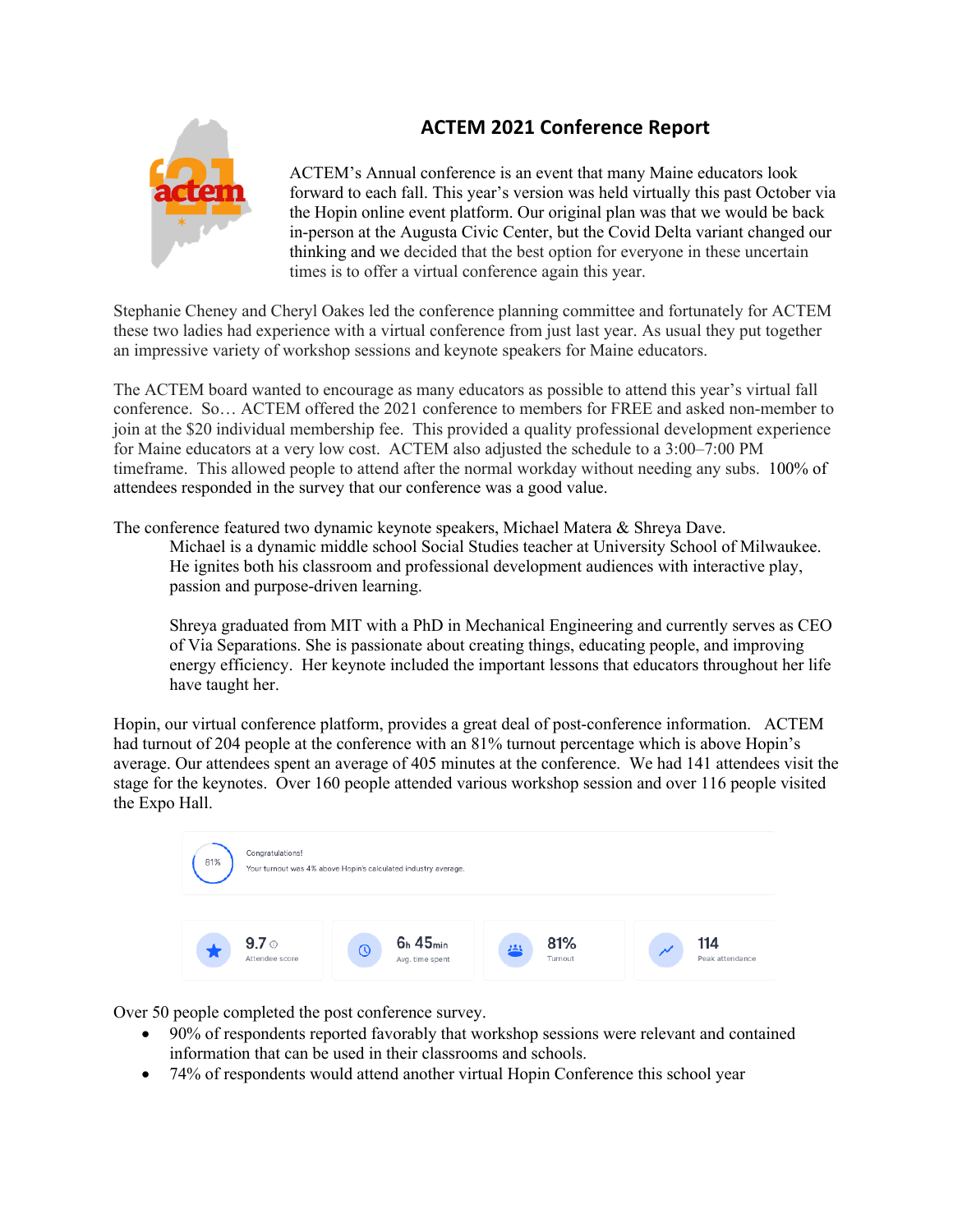- 76% responded they would watch the video recorded sessions. Cheryl Oakes, ACTEM 2021 conference co-chairs stated; "I've been watching many of the recorded sessions and so far they are all exceptional!
- Overall, very positive feedback on the conference!

A new piece added to the conference this year to encourage people to visit the Expo Hall was Vendor Bingo created by Susie Simmons, an ACTEM board and conference committee member. Vendor Bingo seemed to be very popular and was how our door prizes were determined this year (see article on ACTEM 2021 Door Winners).

If you missed the conference, most all workshops and the keynote are available online for ACTEM members. Just go to www.actem.org and login with your email to see the recorded sessions. 79% of survey respondents stated they were likely to watch the recorded sessions that they were not able to attend live.

Some general comments from participants included:

- Thank you again for making ACTEM happen even during these challenging times. There is no other conference in Maine that I get as many take-always to apply in my classroom and teaching!
- Thank you for offering such a great and affordable conference! Although I really enjoy in-person sessions, there are definitely advantages to doing this conference virtually! I really enjoy being able to go back and watch sessions that I couldn't attend.
- Thank you!!! I loved the variety of session options- delighted to see some for Tech Coaches, too!
- Missed being in person.
- Thank you! Virtual is better than nothing but here's hoping we can be in person next year!

#### **Save the date:**

ACTEM 2022 – Oct. 13-14, 2022 at the Augusta Civic Center – Augusta, ME